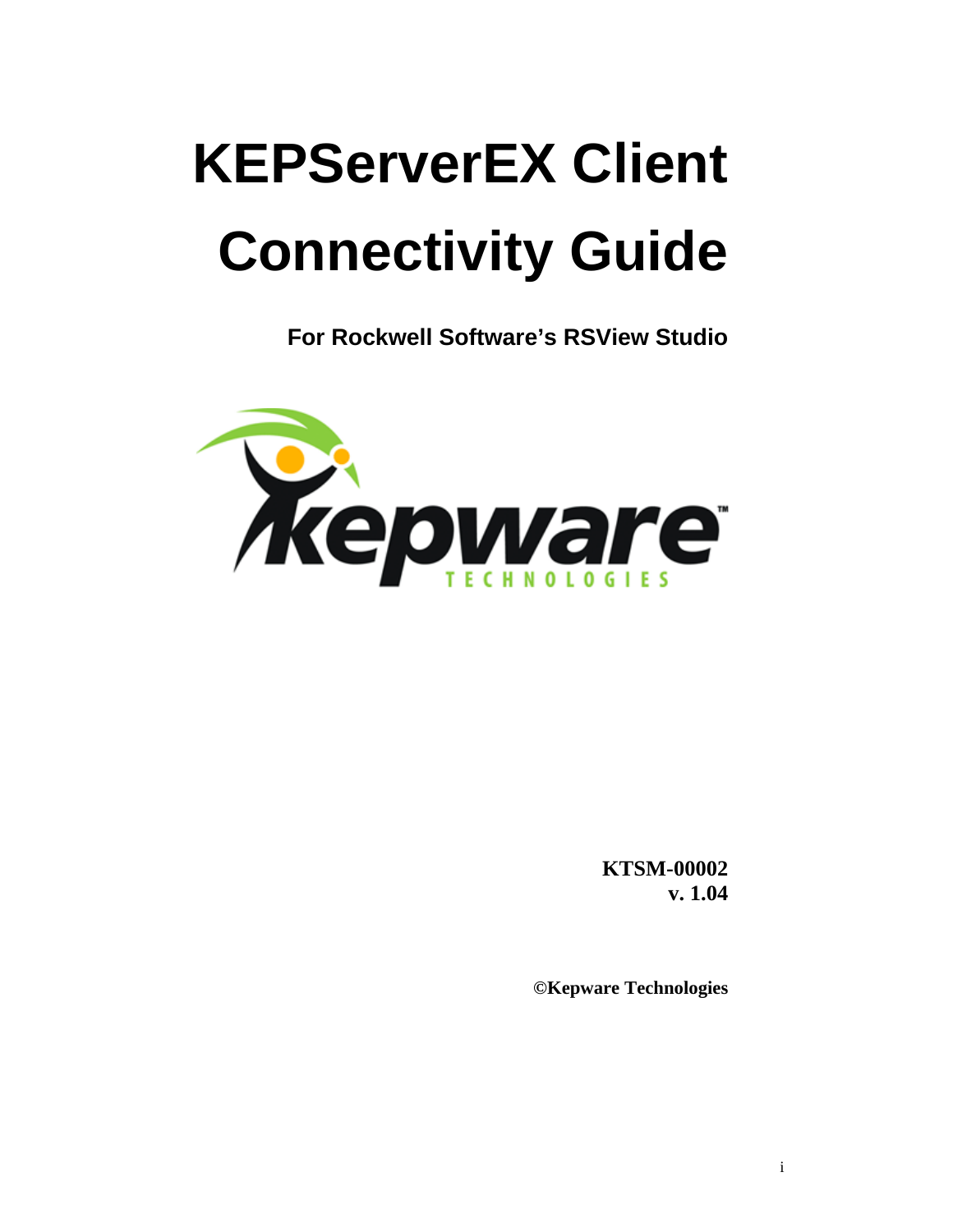#### **KEPWARE END USER LICENSE AGREEMENT AND LIMITED WARRANTY**

The software accompanying this license agreement (the Software) is the property of Kepware Inc, and is protected by United States and International Copyright laws and International treaty provisions. No ownership rights are granted by this Agreement or possession of the Software. Therefore, you must treat the Licensed Software like any other copyrighted material (e.g., a book or musical recording), except that you may make a single copy for backup or archival purposes. Your rights and obligations in its use are described as follows:

- 1. You may use and display this software on a single computer.
- 2. You may make one copy of the software for archival purposes or you may copy the software onto your hard disk and hold the original for archival purposes.
- 3. You may not modify or attempt to reverse engineer the software, or make any attempt to change or even examine the source code of the software.
- 4. You may transfer the software to another computer using the utilities provided. However, the software must be used on only a single computer at one time.
- 5. You may not give or distribute copies of the software or written materials associated with the software to others.
- 6. You may not sub-license, sell, or lease the software to any person or business.

#### **Return Policy**

The original licensee of the software can return it within sixty (60) days of purchase. Please call us for a Return Material Authorization Number.

#### **Limited Warranty**

Kepware does not warrant that the Software will be error free, that it will satisfy your planned applications or that all defects in the Software can be corrected. If Kepware provides information or assistance regarding the use of the Software or otherwise, Kepware is not assuming the role of engineering consultant. Kepware disclaims responsibility for any errors or omissions arising in connection with engineering in which its Software or such information or assistance is used.

The foregoing is the sole and exclusive warranty offered by Kepware. Kepware disclaims all other warranties, express or implied, including but not limited to the implied warranties of merchantability and fitness for a particular purpose, with regard to the licensed software and all accompanying materials.

In no event shall Kepware be liable for incidental or consequential damages, including lost profit, lost savings, lost opportunities, or other incidental or consequential damages arising out of the use or inability to use the licensed software, even if Kepware has been advised of the possibility of such damages.

Kepware's entire liability shall be, at Kepware's option, either (a) return of the price paid for the Software (or component), or (b) repair or replacement of the Software (or component) that does not meet Kepware's Limited Warranty and which is returned to Kepware within the warranty period. This shall be the sole and exclusive obligation of Kepware and your sole and exclusive remedy with respect to any such failure. The Limited Warranty is void if failure of the Software (or component) has resulted from accident, abuse or misapplication.

#### **Support**

Kepware provides *unlimited e-mail* support for all Software whether a demo or registered license. Kepware will provide a total of *two hours* free phone support for all registered Software after paying the applicable license fees. Kepware will provide *unlimited phone* support so long as you have paid Kepware any applicable maintenance or support fees and subject to the terms of those agreements. All corrections and maintenance releases will be made available through Kepware's Internet site. All major product releases of the Software are subject to upgrade fees. At no time will on-site support be provided without advance payment to Kepware for a minimum of two days on-site engineering support services, plus all expenses.

#### **Trademarks**

Kepware and KEPServerEX are trademarks of Kepware Technologies. Other company and product names mentioned herein are the trademarks or registered trademarks of their respective owners.

32 Bit KEPServerEX Connectivity Guide

**Kepware Technologies**  P.O. Box 579 Portland, Maine 04112 **www.kepware.com**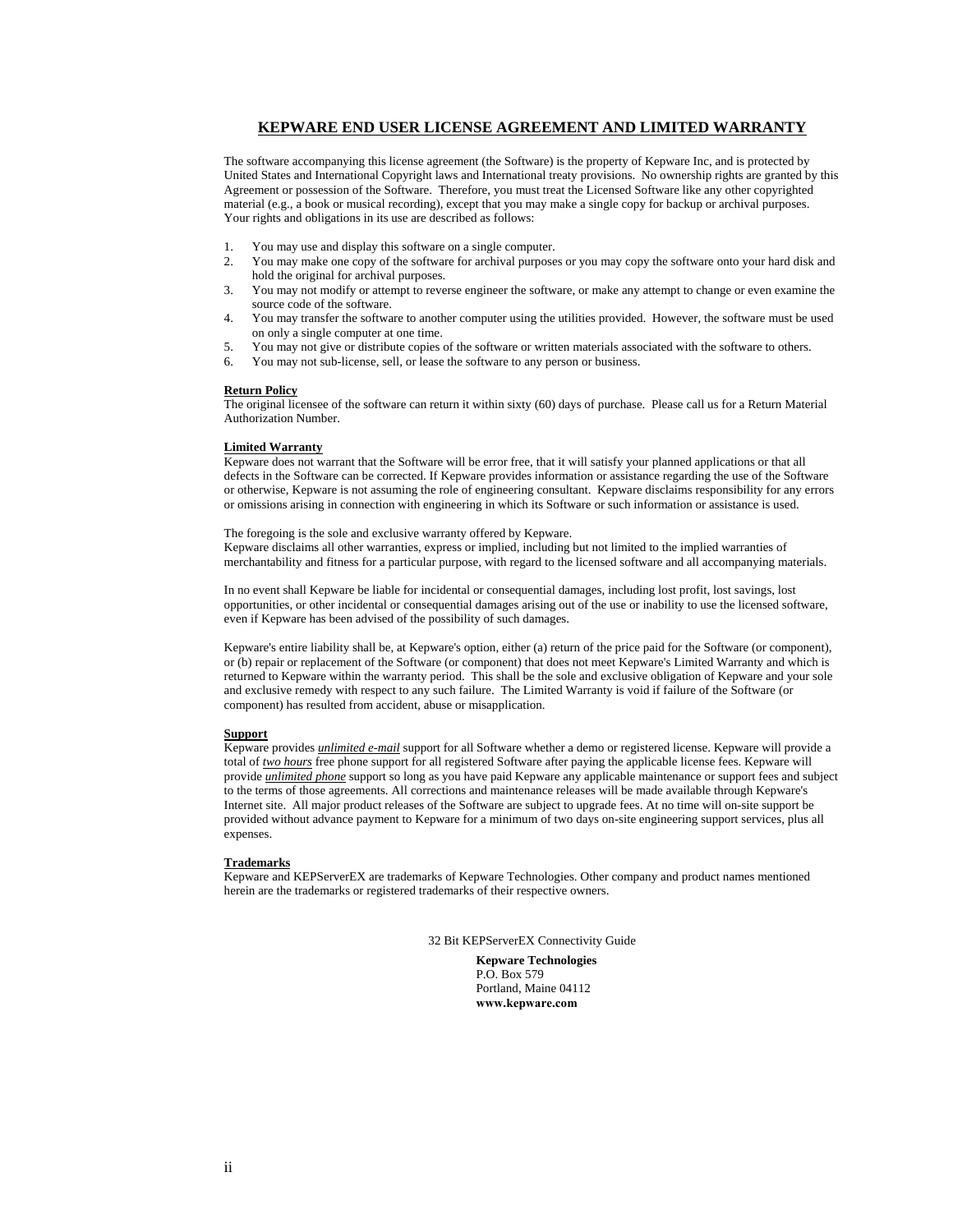## **Table of Contents**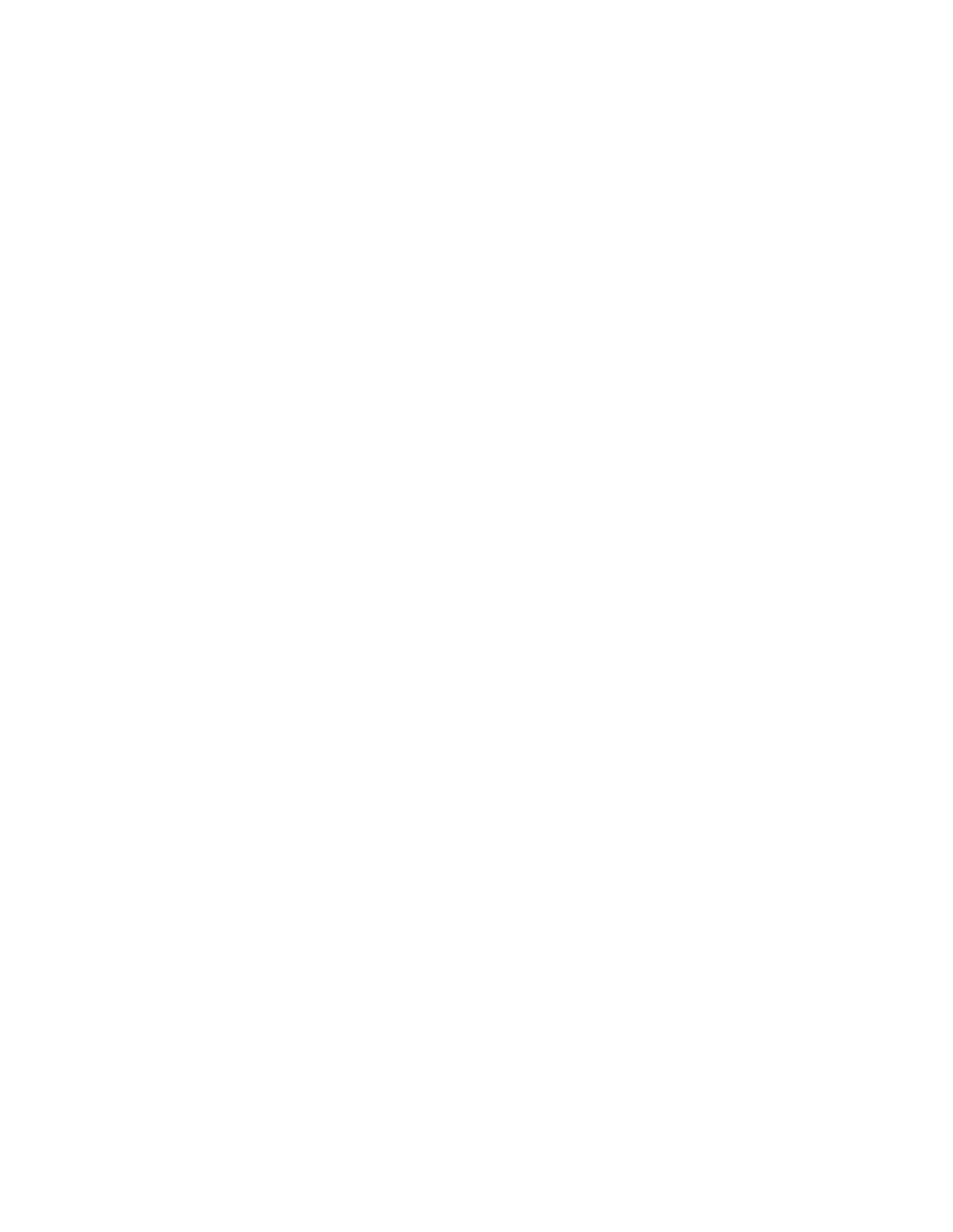## <span id="page-4-0"></span>**Introduction to KEPServerEX**

KEPServerEX is a 32 bit windows application that provides a means of bringing data and information from a wide range of industrial devices and systems into client applications on your windows PC. KEPServerEX falls under the category of a "Server" application. It is very common to hear the term "client/server application" in use across many software disciplines and business segments. In the industrial market, it has usually come to mean the sharing of manufacturing or production data between a variety of applications ranging from human machine interface software and data historians, to large MES and ERP applications.

Regardless of the business segment served, client/server applications have one thing in common: a standardized method of sharing data. In the industrial segment, many client/server technologies have been developed over the last ten years. Initially, some of these technologies were proprietary. In many cases these proprietary client/server architectures were in wide use but remained unavailable to third party applications. Early in the development of windows, Microsoft provided a generic client/server technology called DDE or Dynamic Data Exchange. DDE did provide a basic architecture that would allow many windows applications from a wide range of vendors to share data, but there was one problem. DDE was not designed for the industrial market. It lacked much of the speed and robustness desired in an industrial setting. However, this did not stop DDE from becoming a dominant client/server architecture, largely due to its availability in most windows applications. In time, variations on Microsoft's DDE were developed by some of the leading vendors in the market. These variations addressed some of the speed and reliability issues of DDE but many people in the industrial segment agreed that a better system needed to be developed.

With the advent of 32 bit Operating Systems, and the use of Ethernet to provide communications between devices, there was a need for quicker and cleaner data transfer between software applications. This is where OPC saw its birth into the industry.

OPC (OLE for Process and Control) servers provide a standardized method of allowing multiple industrial applications to share data in a quick and robust manner. The OPC server provided in this package has been designed to meet the demanding requirements found in the industrial environment.

This OPC server has been designed as a two-part program. The primary component provides all of the OPC and DDE connectivity as well as the user interface functions. The second part is comprised of plug-in communications drivers. This two-part design allows you to add multiple communications options to your SCADA application while utilizing a single OPC server product thus reducing your learning curve as your project grows.

OPC technology reflects the move from closed proprietary solutions to open architectures that provide more cost-effective solutions based on established standards.

## **Accessing KEPServerEX**

A Windows based client application must be used to view data from the KEPServerEX application. In this section we will cover the basics of connecting a common OPC client to KEPServerEX.

The intention of this section is to show connectivity to KEPServerEX. It is assumed that you have already either configured your KEPServerEX application by selecting the appropriate driver and settings or you have run the Simulator demo (Simdemo.opf) which is included with KEPServerEX. For simplicity, the Simdemo project will be used for all examples contained in this section.

Before beginning any of the examples, start the KEPServerEX application by selecting it from your Start Menu or from its desktop icon. Once the server is loaded, use the File|Open command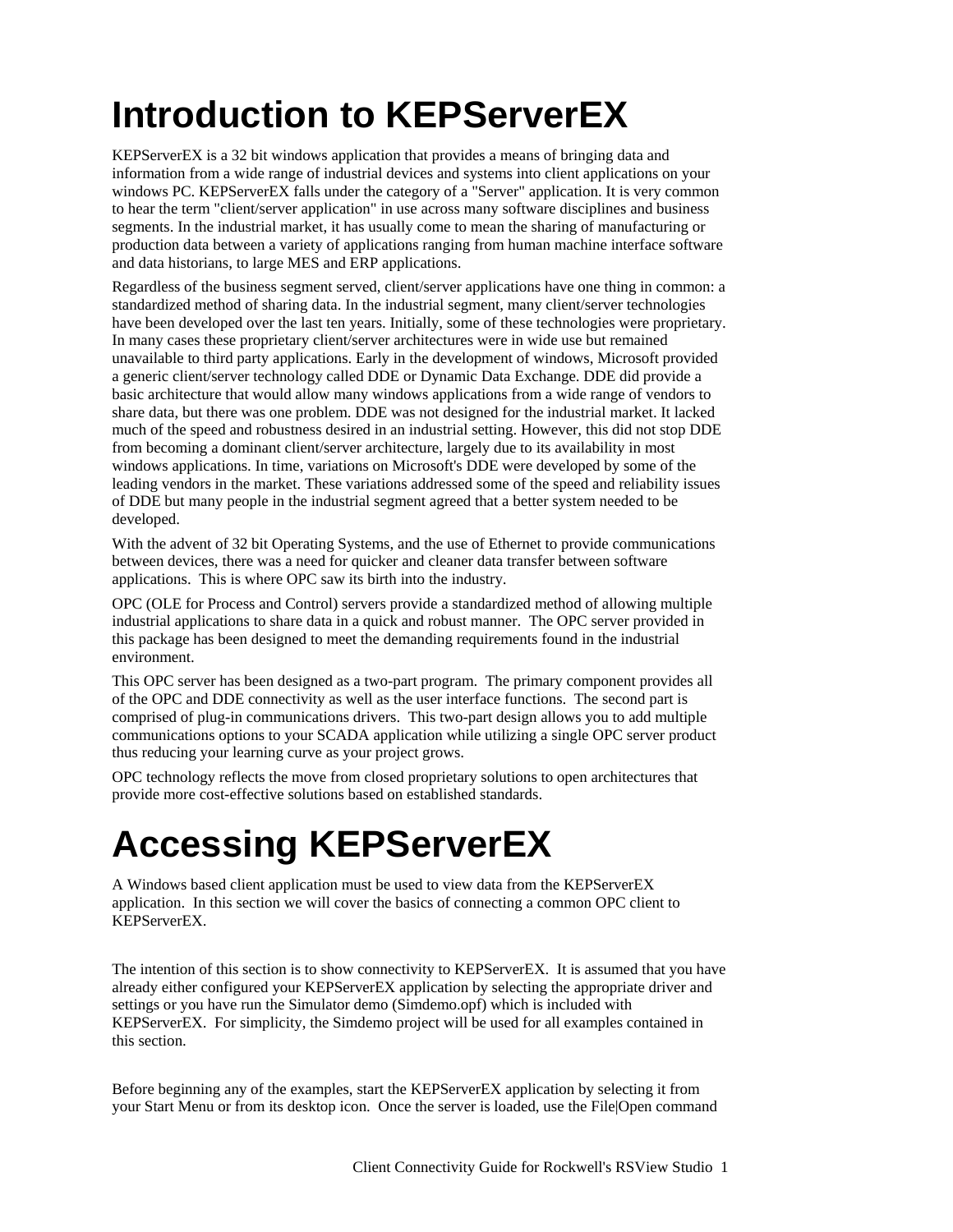<span id="page-5-0"></span>to load the "Simdemo" project. The KEPServerEX application is always active once you have opened an existing project or configured at least one channel and device in a new project. After you have selected a project, in this case the Simdemo project, KEPServerEX will automatically load this project when an OPC client application invokes KEPServerEX's OPC server component.

Users have always had the ability to create what we refer to as "user defined tags" in their KEPServerEX application. Prior to OPC, defined tags gave a DDE application designer the ability to create a label for device data. Assume register 1000 contained the value of parts made, without defined tags a DDE application would have directly accessed register 1000. Using defined tags a label can be created like "PartsMade". Now the DDE application could access the data via this new label, removing the machine level knowledge from the client application and keeping it at the server level where it belongs. This label, while useful for DDE is a necessity for OPC clients. For OPC clients, defined tags take on a greater role. Like the DDE example, defined tags allow you to create labels for your device data and keep the configuration of those tags in the server. OPC clients have a major advantage over DDE clients. OPC clients can browse the defined tags you create in your KEPServerEX application, which allows you to simply point and click on a tag to add it to your OPC client project.

*client application.* For more information on defined tags see the "Designing a Project" section of the KEPServerEX help file, which can be accessed from the Help/Contents menu selection of the KEPServerEX application.

## **Using KEPServerEX Drivers**

Part of the innovative design of Kepware's OPC/DDE Server Technology is the separation of the Hardware Protocol Driver from the Server Technology. This separation allows the user to use one or more drivers in the server at the same time. Each driver has its own help file which provides information on devices supported, communications parameters, cabling, addressing, and error messages.

The driver help file should contain all of the information you will need to connect your device to the PC so that the server can communicate with it. If the server cannot communicate with the device, be sure to check the error messages and look up their meaning in the help file.

*OPC Tag Browsing allows you to see a list of the defined tags you have created in your KEPServerEX application, directly within your OPC*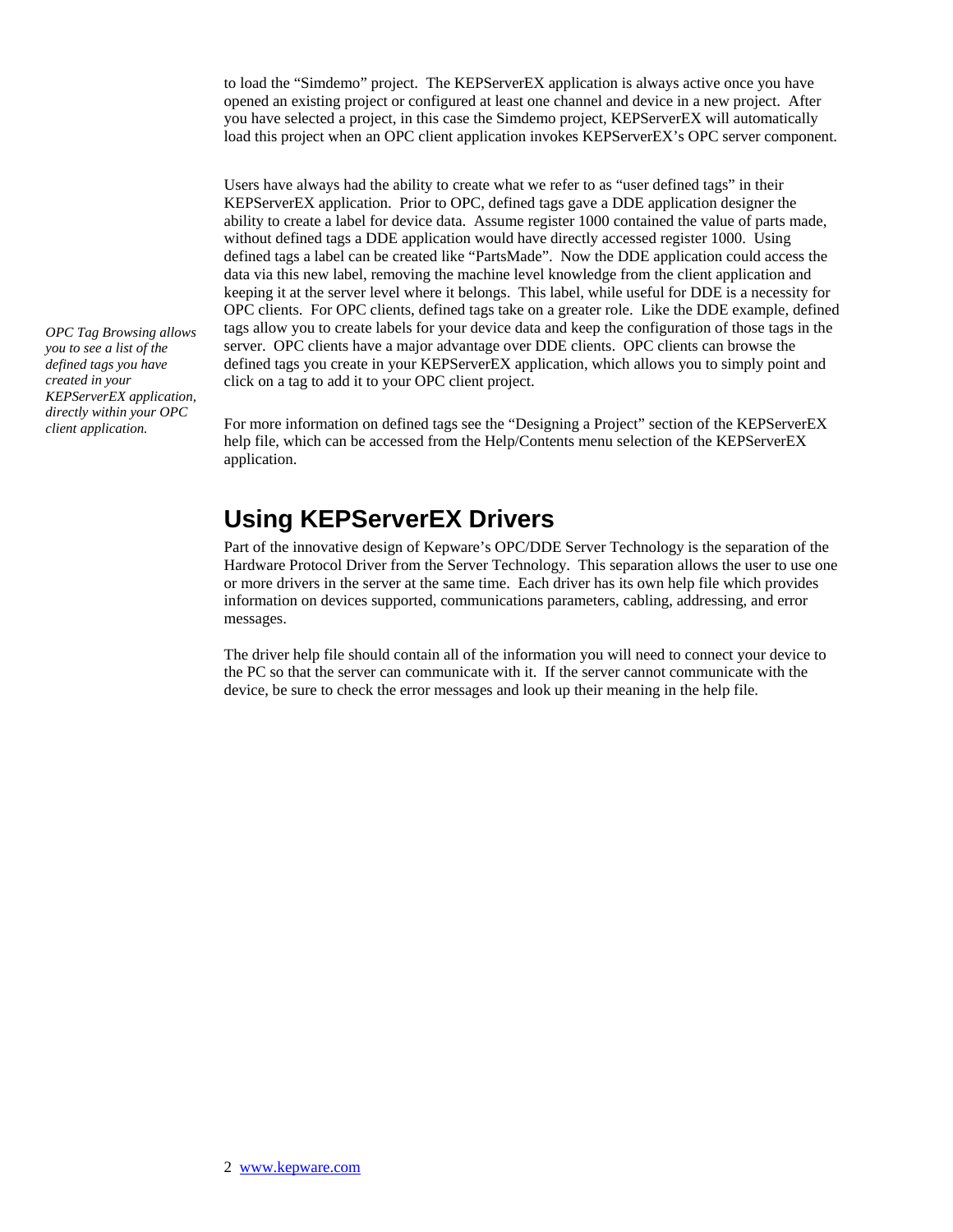## <span id="page-6-0"></span>**Rockwell Software's RSView Studio as an OPC Client**

## **Connecting to the OPC Server from RSView**

Rockwell's RSView family of OPC clients is one of many HMI's that can be used to connect to KEPServerEX. The RSView Studio version used for this example was version 4.0. All versions of RSView are configured in the same way with regard to connecting to OPC Servers. The following steps will show you how to create an OPC connection from RSView to KEPServerEX.

## **Create a new RSView Project**

1. Open your copy of RSView and start a new project.

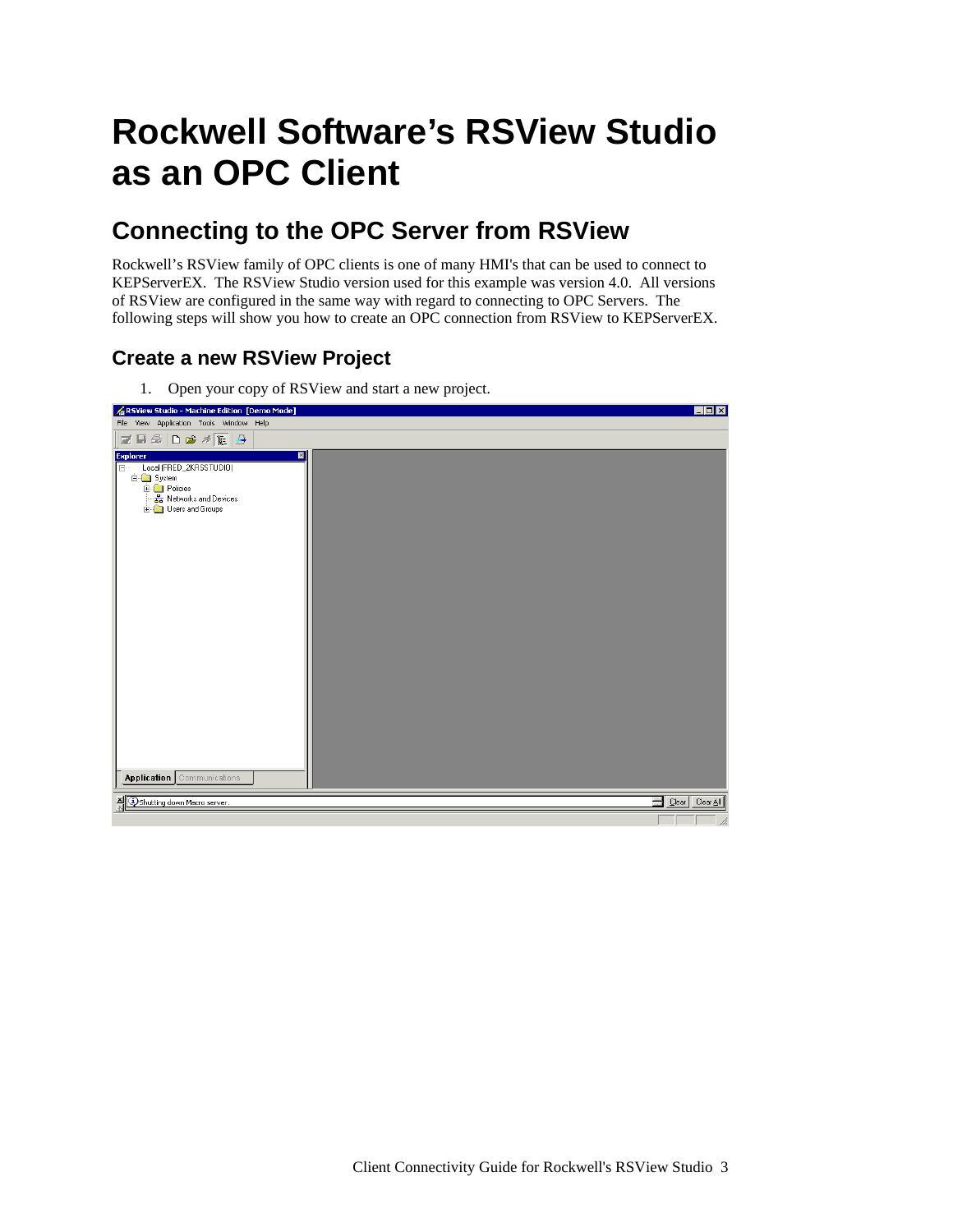- 2. In the RSView Studio main menu, click on **File** | **New Application**.
- 3. In the dialog that is displayed, enter a name for the application you will be creating and a description if you wish. For this example, we named the application "KEPDemo."
- 4. Click the **Create** button when you are done.

| <b>New/Open Machine Edition Application</b> |                                                              | $\mathsf{x}$ |
|---------------------------------------------|--------------------------------------------------------------|--------------|
| Existing<br>New                             |                                                              |              |
| Application name:                           |                                                              |              |
| Description:                                |                                                              |              |
| Language:                                   | English (United States), en-US<br>Cancel<br>Import<br>Create |              |
| <b>RSView Studio</b>                        |                                                              |              |

| RSView Studio - Machine Edition [Demo Mode]      |  |
|--------------------------------------------------|--|
| Application Tools Window<br>File<br>View<br>Help |  |
| Z B @ D & X E &                                  |  |
| <b>Explorer</b><br>$\mathbb{X}$                  |  |
| Local (FRED_2KRSSTUDIO)<br>$\Box$                |  |
| 白膚 KEPDemo                                       |  |
| <b>KEPDemo</b>                                   |  |
| 由 System                                         |  |
| <b>El-Real</b> HMI Tags<br>由 Graphics            |  |
| F-Red Alarms                                     |  |
| Fi-Rid Information                               |  |
| E-Cogic and Control                              |  |
| 由 <b>Data Log</b>                                |  |
| <b>E</b> RecipePlus                              |  |
| <b>E</b> RSLinx Enterprise<br><b>⊟</b> System    |  |
| <b>E</b> - <b>B</b> Policies                     |  |
| <del>. 공</del> Networks and Devices              |  |
| 由 Users and Groups                               |  |
|                                                  |  |
|                                                  |  |
|                                                  |  |
|                                                  |  |
|                                                  |  |
|                                                  |  |
|                                                  |  |
|                                                  |  |
|                                                  |  |
|                                                  |  |
|                                                  |  |
|                                                  |  |
| Application   Communications                     |  |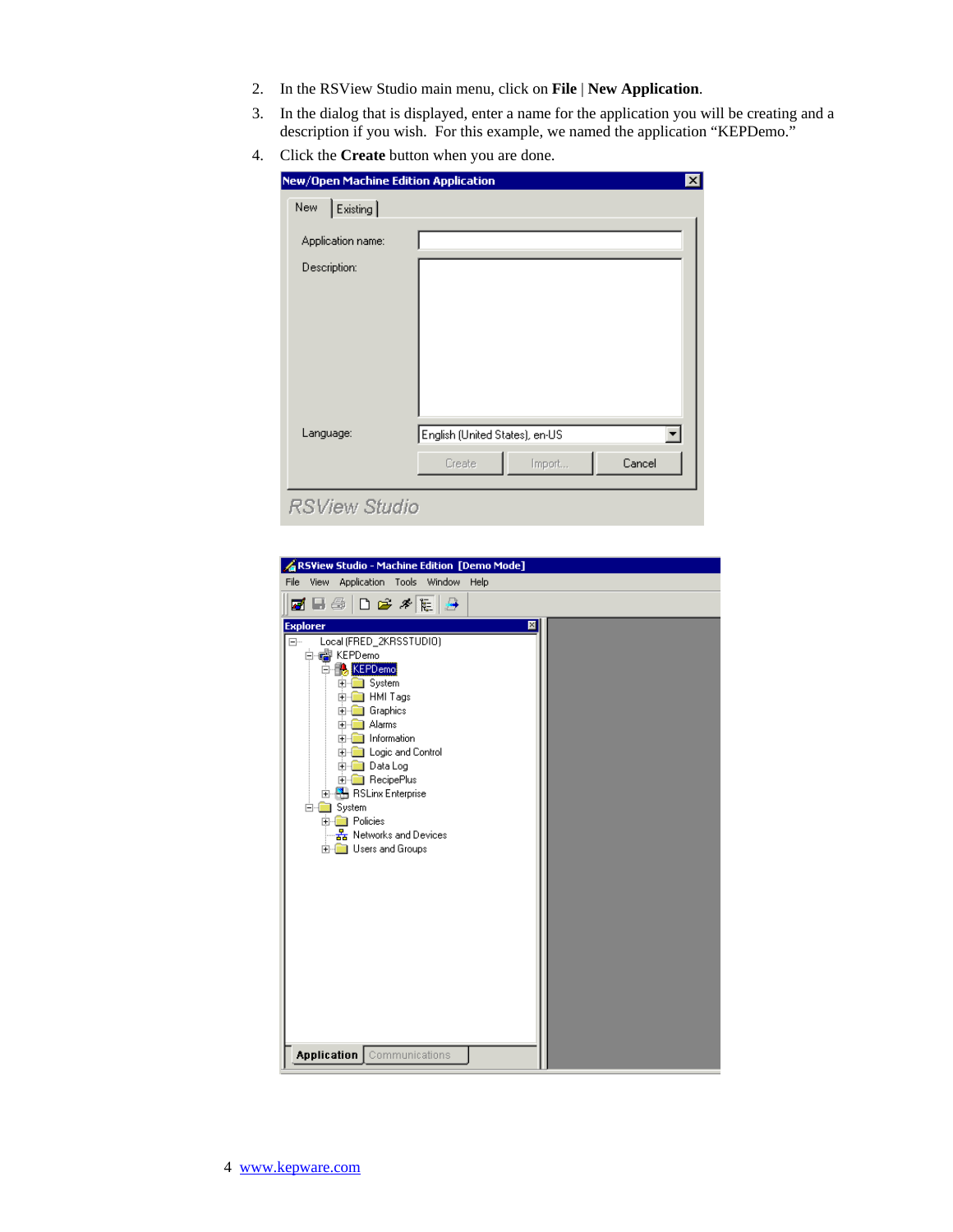### <span id="page-8-0"></span>**Create a New Data Server**

- 5. In RSView Studio, click on the KEPDemo Project folder to select it.
- 6. In the main menu, select **File** | **New** | **Add New Server** | **OPC Data Server** to add a new OPC server connection to the project.

| <b>OPC Data Server Properties</b><br>General   Advanced |        |
|---------------------------------------------------------|--------|
| Name:                                                   |        |
|                                                         |        |
| Description:                                            |        |
|                                                         |        |
|                                                         |        |
| Computer hosting the server                             |        |
| Server will be hosted on local computer                 |        |
| C Server will be hosted on remote computer              |        |
| localhost                                               | Browse |
|                                                         |        |
| OPC Server name (ProgID):                               | Browse |
|                                                         |        |
|                                                         |        |
|                                                         |        |
|                                                         |        |
|                                                         |        |
|                                                         |        |
| <b>OK</b><br>Cancel<br>Apply                            | Help   |

- 7. In the Server properties dialog, enter a name for you server connection.
- 8. Next, check the radio button indicating whether the server connection is local or remote. For our demo it is local.

#### *Browse for an Available Server*

9. Lastly, click the **Browse** button to browse for the OPC server.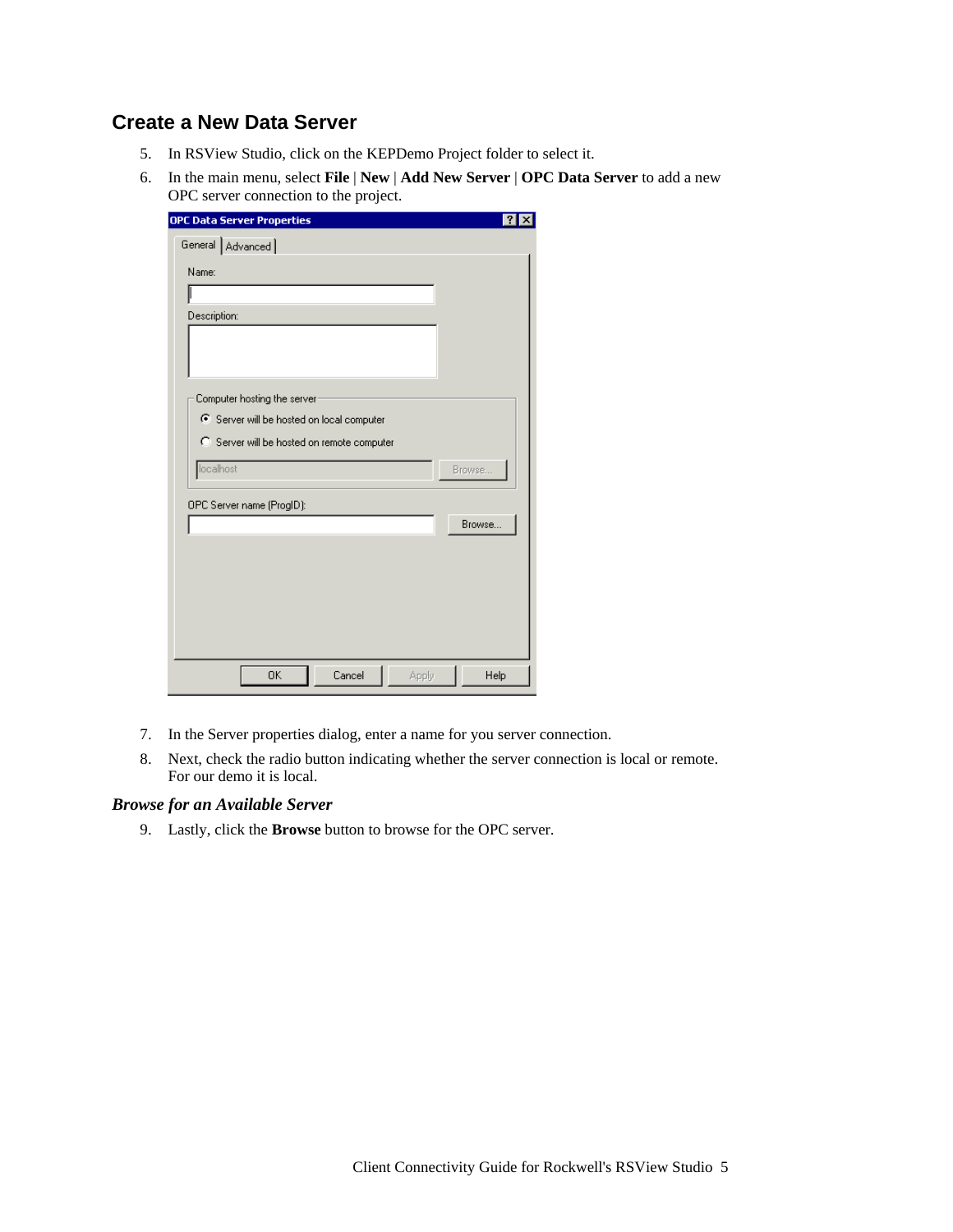10. You should see the Kepware Enhanced OPC/DDE Server (KepserverEX) as a selection if that is the server you are connecting to.

*The list displayed in the OPC Server Browser is pulled from the local PC, or remote if you selected remote and entered a valid PC name. If you do not see the server you are expecting to, you may need to configure DCOM security. See Kepware's "DCOM Configuration Manual" for guidance.* 

11. Select the server you wish to connect to and click the **OK** button.



12. Make sure the server name appears in the Name field.

| General   Advanced                         |        |
|--------------------------------------------|--------|
| Name:                                      |        |
| KPSX                                       |        |
| Description:                               |        |
|                                            |        |
|                                            |        |
|                                            |        |
| Computer hosting the server                |        |
| ○ Server will be hosted on local computer  |        |
| C Server will be hosted on remote computer |        |
| localhost                                  | Browse |
|                                            |        |
| OPC Server name (ProgID):                  |        |
| KEPware.KEPServerEx.V4                     | Browse |
|                                            |        |
|                                            |        |
|                                            |        |
|                                            |        |
|                                            |        |
|                                            |        |
| <b>OK</b><br>Cancel<br>Apply               | Help   |

13. Click **OK** to accept the configuration.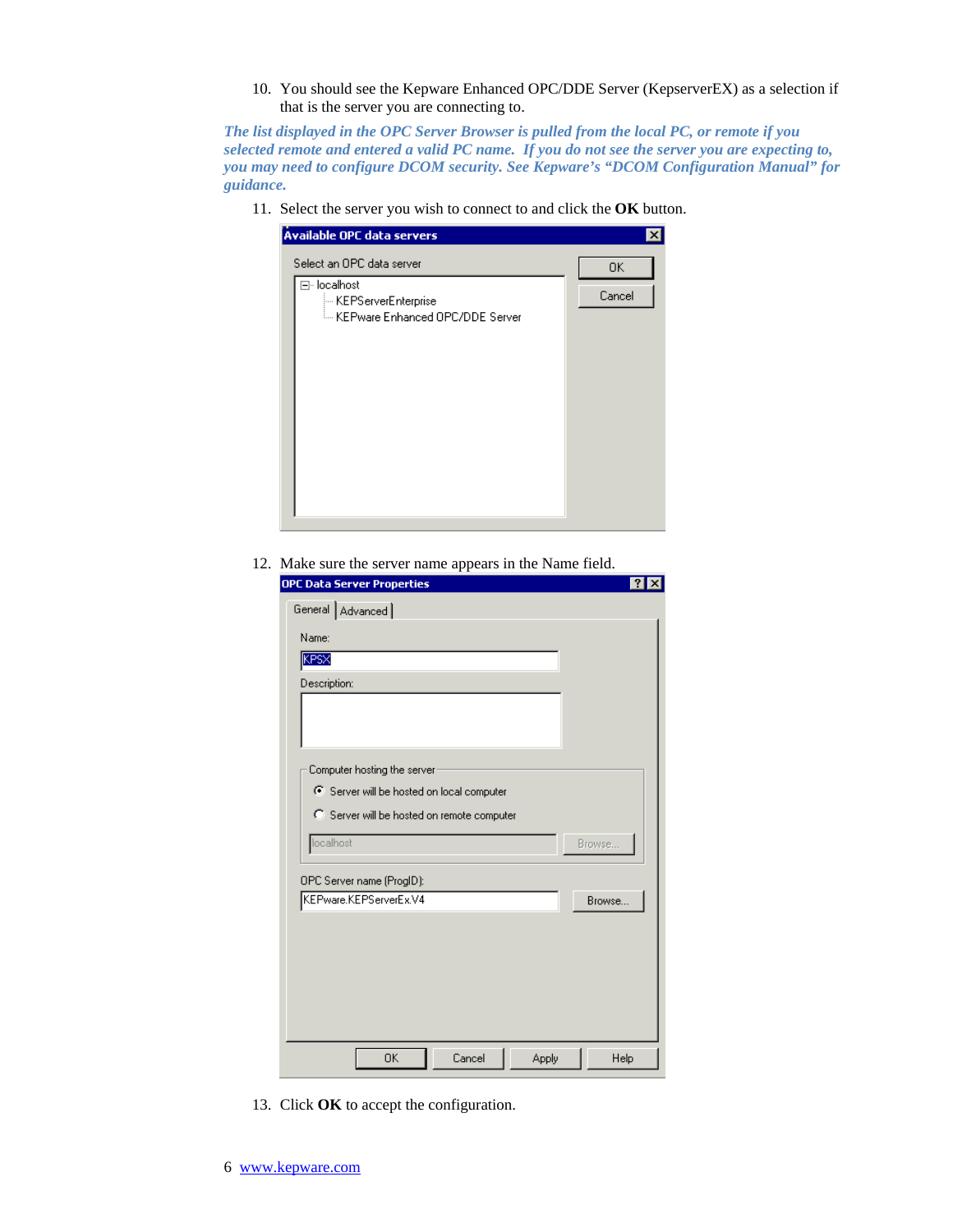14. You will now see the Data Server you created in the Project folder list view.

| File<br>Application Tools Window<br>Help<br>View :<br>◪◨◶▯◘☞ਆਃ▮ <del>◶</del><br><b>Explorer - KEPDemo</b><br>$\mathbb{Z}$<br>Local (FRED_2KRSSTUDIO)<br><b>D</b> C KEPDemo<br>KPSX<br>KEPDemo<br>⊞ System<br>HMI Tags<br>$\blacksquare$<br>田 Graphics<br>由 <b>Alarms</b><br><b>Figure 1</b> Information<br><b>E</b> Logic and Control<br><b>E</b> Data Log<br><b>E</b> RecipePlus<br>由 <mark>科</mark> RSLinx Enterprise<br>白露<br>System<br>中 <b>图 Policies</b><br>몷 Networks and Devices<br>由 Users and Groups<br>Application  <br>Communications | & RSView Studio - Machine Edition  [Demo Mode] |
|---------------------------------------------------------------------------------------------------------------------------------------------------------------------------------------------------------------------------------------------------------------------------------------------------------------------------------------------------------------------------------------------------------------------------------------------------------------------------------------------------------------------------------------------------|------------------------------------------------|
|                                                                                                                                                                                                                                                                                                                                                                                                                                                                                                                                                   |                                                |
|                                                                                                                                                                                                                                                                                                                                                                                                                                                                                                                                                   |                                                |
|                                                                                                                                                                                                                                                                                                                                                                                                                                                                                                                                                   |                                                |
|                                                                                                                                                                                                                                                                                                                                                                                                                                                                                                                                                   |                                                |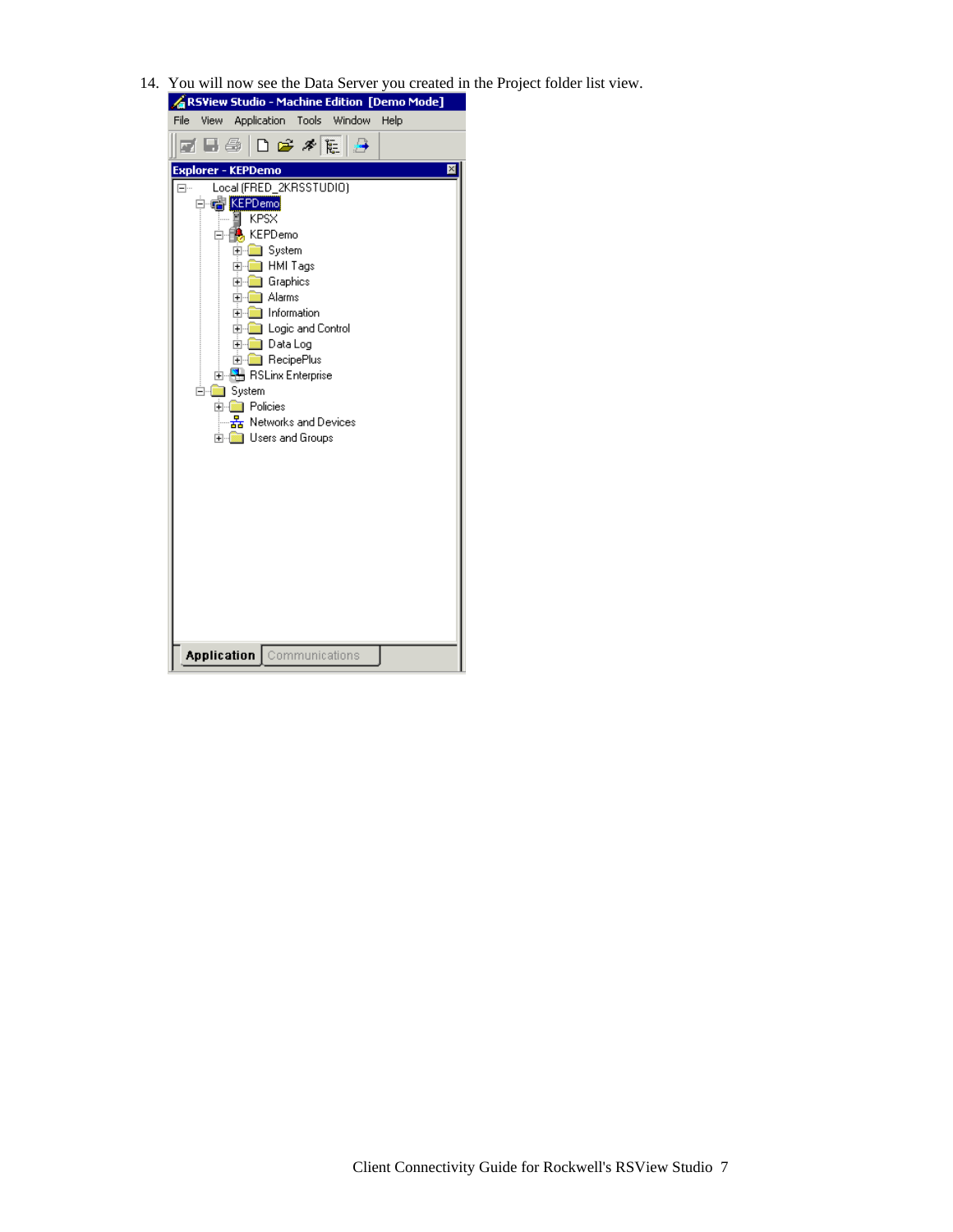## <span id="page-11-0"></span>**Collecting Data from the Server**

In older versions of RSView you needed to create tags to use as references to display data in forms and objects in your RSView project. In newer versions of RSView, you have several options. You can create a tag database, refered to as in-direct addressing, or you can access the OPC item directly using direct addressing.

### *Create a Tag for In-Direct Addressing*

- 15. In the project folder tree, expand the "HMI Tags" folder.
- 16. Double-click on "Tags" to open the Tag Database dialog.

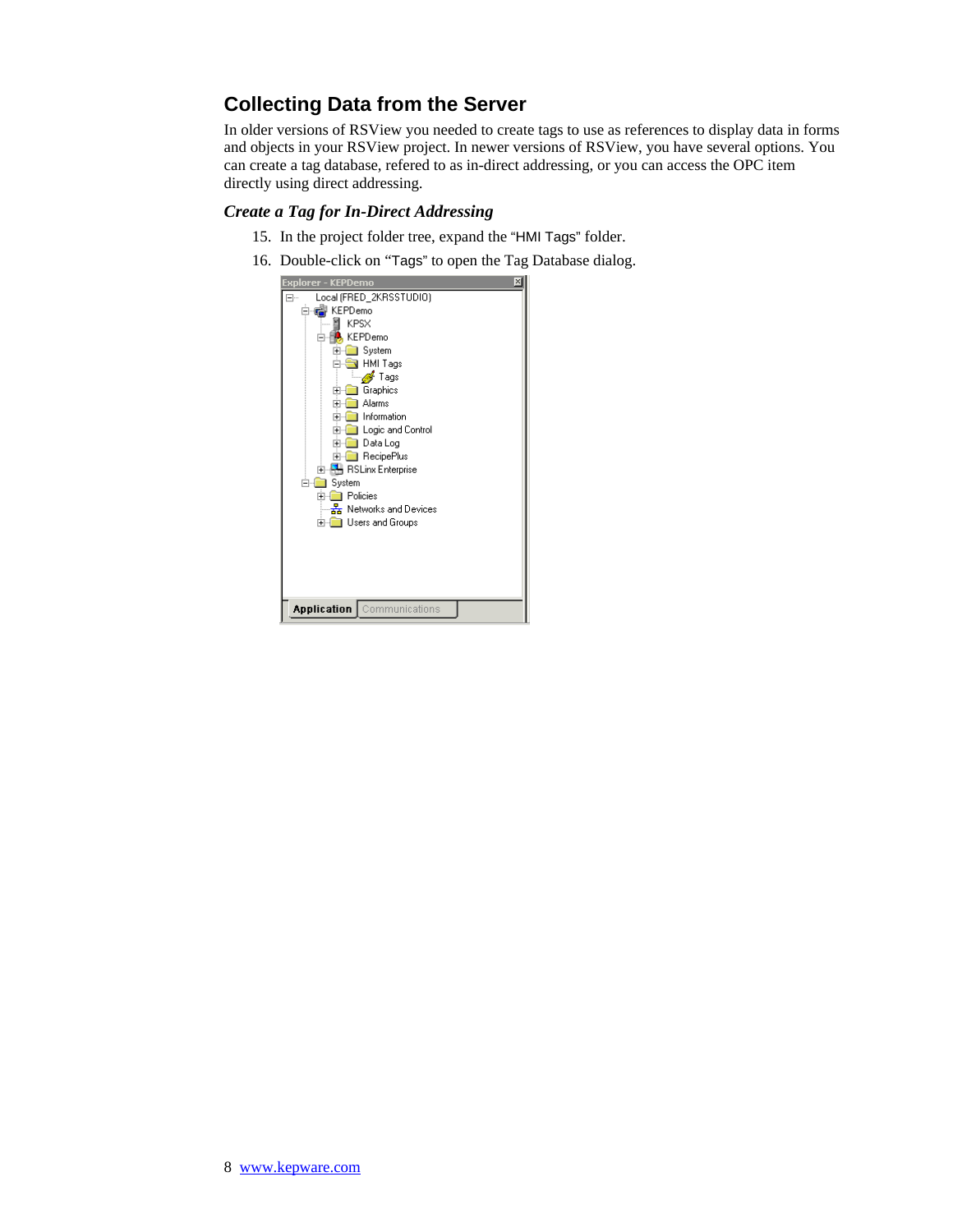- <span id="page-12-0"></span>17. In the Tags dialog, enter a descriptive name for the tag.
- 18. Select a Data Type for the tag.
- 19. In the Data Source section, click on the **Device** radio button as shown here.

| Tags - /KEPDemo/      |                   |      |             | $\Box$                |
|-----------------------|-------------------|------|-------------|-----------------------|
| ·Tag                  |                   |      |             |                       |
| Name:                 |                   |      |             | Close                 |
| Type:                 |                   |      |             | Prev                  |
| Description:          |                   |      |             | Next                  |
|                       |                   |      |             |                       |
|                       |                   |      |             | New                   |
| Data Source           |                   |      |             | Help                  |
| Type:                 | C Device C Memory |      |             |                       |
| Address:              |                   |      | $\ldots$    |                       |
|                       |                   |      |             |                       |
| <b>Search For:</b>    | <b>Tag Name</b>   | Type | Description |                       |
|                       |                   |      |             |                       |
| è<br><b>system</b>    |                   |      |             |                       |
| $\blacktriangleright$ | ∢                 |      |             | $\blacktriangleright$ |
|                       |                   |      |             |                       |

### *Browse for Tags in the Server*

20. Click on the Address browse button  $\Box$  to open the Tag Browser.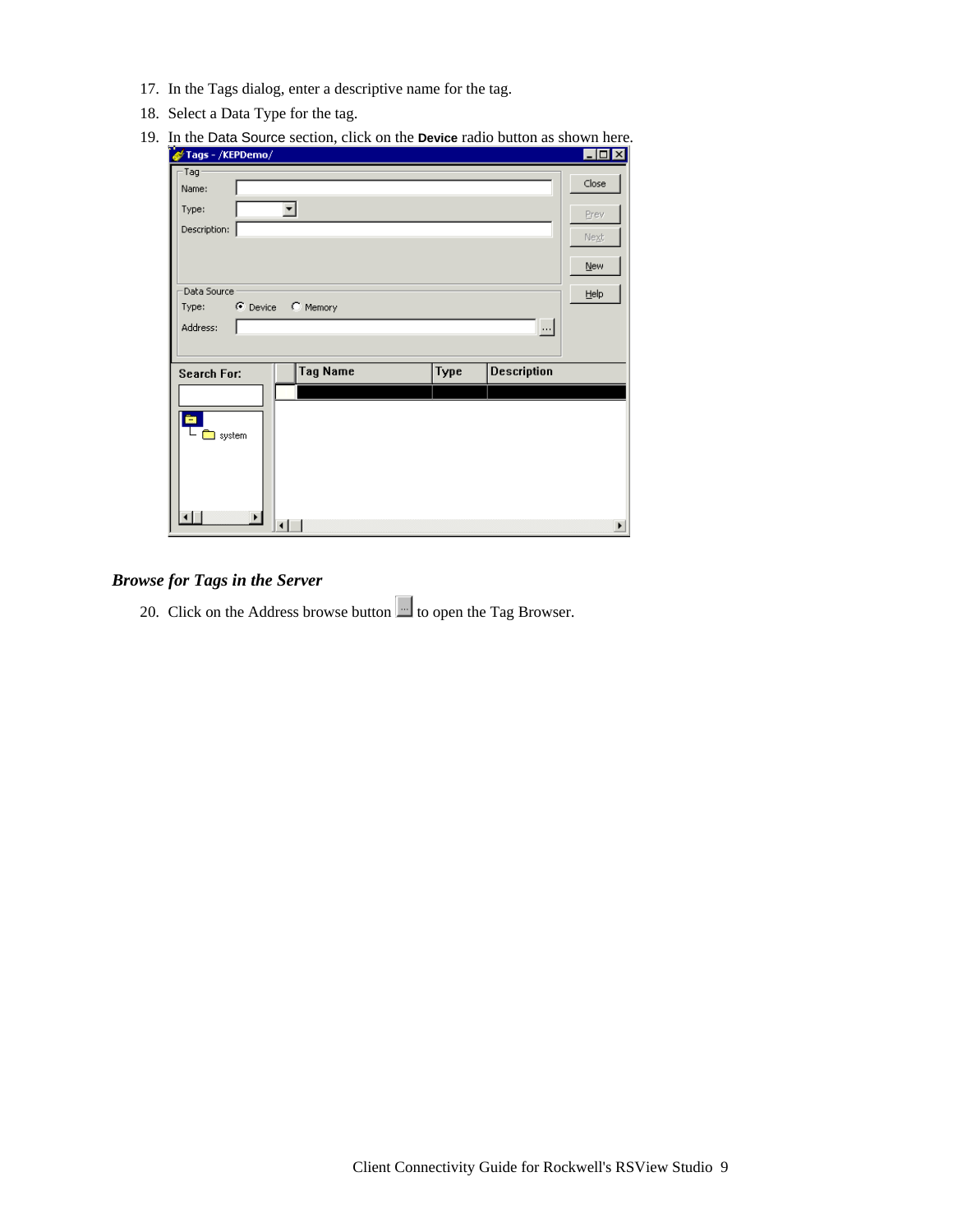- 21. In the Tag Browser dialog, right-click on KEPDemo and select **Refresh** from the context menu. You will see all the Data Servers you have added to the project.
- 22. In the Folders pane (left side), expand the tree view of folders until you find the folder that contains the tag you wish to add. For this example, we are selecting Channel\_1 / Device\_1 / Tag\_1.
- 23. In the right hand view pane, click on the tag that you want (Tag\_1) and click **OK**.

| <b>&amp; Tag Browser</b>                                                                                                                                                                                                                                              |                                                                               |                                     | 7x          |
|-----------------------------------------------------------------------------------------------------------------------------------------------------------------------------------------------------------------------------------------------------------------------|-------------------------------------------------------------------------------|-------------------------------------|-------------|
| Select Tag                                                                                                                                                                                                                                                            |                                                                               |                                     |             |
| Folders                                                                                                                                                                                                                                                               |                                                                               | Contents of '/::Channel_1/Device_1' |             |
| ⊟ o <mark>d</mark> KEPDemo<br>System<br>Ė<br>Channel_0_User_Defined<br>$\overline{+}$<br>Channel 1<br>Ė<br>System<br>田<br>Device_1<br>由 <b>Hints</b><br>System<br>田山<br>由 Device 2<br>Channel 2<br>$\overline{+}$<br>Channel_3<br>Ė<br>Channel_4<br>⊞<br>system<br>日圖 | Name<br>Bool_1<br><b>&amp;</b> Tag_1<br><b>P</b> ag_2<br><mark>‰</mark> Tag_3 |                                     | Description |
| <none><br/>Tag filter:</none>                                                                                                                                                                                                                                         |                                                                               |                                     |             |
| Selected Tag-                                                                                                                                                                                                                                                         |                                                                               |                                     |             |
| 7<br>Home area:                                                                                                                                                                                                                                                       |                                                                               |                                     |             |
|                                                                                                                                                                                                                                                                       | <b>OK</b>                                                                     | Cancel                              | Help        |

- 24. The Tags dialog is displayed again. Note that the tag you chose is displayed in the Address field.
- 25. Review the other fields in the Tags dialog. Make sure the values in the following fields are set accordingly: Minimum, Scale, Maximum, Offset and Data Type.

|                    | Tags - /KEPDemo/ |                          |  |                    |                      | $\Box$ o $\Box$ |
|--------------------|------------------|--------------------------|--|--------------------|----------------------|-----------------|
| Tag                |                  |                          |  |                    |                      | Close           |
| Name:              | Test             |                          |  |                    |                      |                 |
| Type:              | Analog           | ▼∣                       |  |                    |                      | Accept          |
| Description:       |                  |                          |  |                    |                      | Discard         |
| Minimum:           | o                | Scale: $1$               |  |                    |                      |                 |
| Maximum:           | 65535            | Offset: $\boxed{0}$      |  | Data Type: Integer | $\blacktriangledown$ | New             |
| Data Source        |                  |                          |  |                    |                      | Help            |
| Type:              | C Device         | C Memory                 |  |                    |                      |                 |
| Address:           |                  | Channel_1.Device_1.Tag_1 |  |                    | $\vert \cdots \vert$ |                 |
|                    |                  |                          |  |                    |                      |                 |
| <b>Search For:</b> |                  | <b>Tag Name</b>          |  | Type               | Description          |                 |
|                    |                  |                          |  |                    |                      |                 |
|                    |                  |                          |  |                    |                      |                 |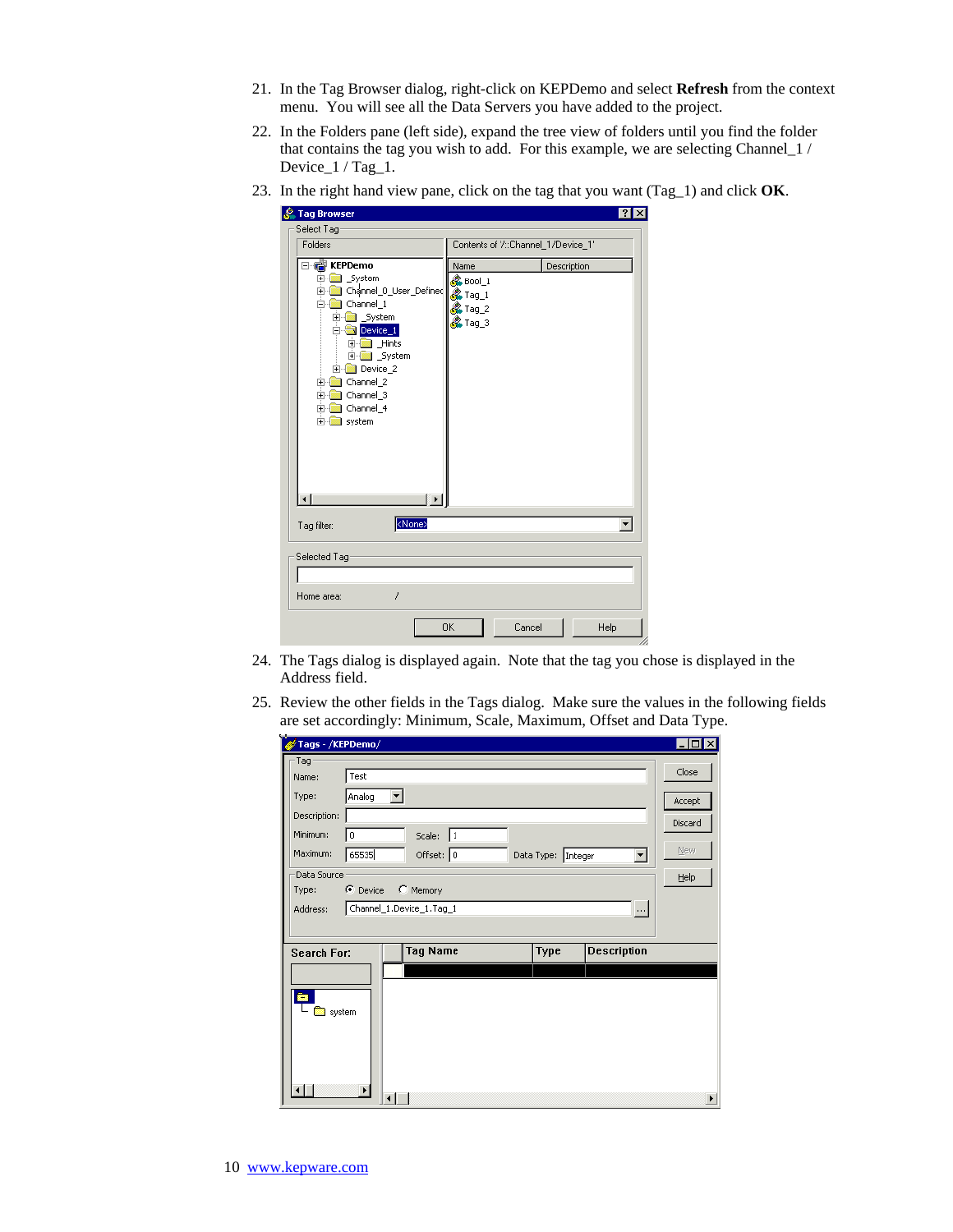| /Tags - /KEPDemo/  |                   |                          |                          |             |                               | $  \square   \square   \times  $ |
|--------------------|-------------------|--------------------------|--------------------------|-------------|-------------------------------|----------------------------------|
| Tag                |                   |                          |                          |             |                               |                                  |
| Name:              | Test              |                          |                          |             |                               | Close                            |
| Type:              | Analog            | $\overline{\phantom{a}}$ |                          |             |                               | Prev                             |
| Description:       |                   |                          |                          |             |                               | Next                             |
| Minimum:           | 0                 |                          | Scale: $1$               |             |                               |                                  |
| Maximum:           | 65535             |                          | Offset: 0                |             | Data Type: Unsigned Integer ▼ | <b>New</b>                       |
| Data Source        |                   |                          |                          |             |                               | <b>Help</b>                      |
| Type:              | C Device C Memory |                          |                          |             |                               |                                  |
| Address:           |                   |                          | Channel_1.Device_1.Tag_1 |             | $\cdots$                      |                                  |
|                    |                   |                          |                          |             |                               |                                  |
| <b>Search For:</b> |                   |                          | <b>Tag Name</b>          | <b>Type</b> | <b>Description</b>            |                                  |
|                    |                   |                          | <b>Test</b>              | Analog      |                               |                                  |
| È3                 |                   | $\overline{c}$           |                          |             |                               |                                  |
| ██ system          |                   |                          |                          |             |                               |                                  |
|                    |                   |                          |                          |             |                               |                                  |
|                    |                   |                          |                          |             |                               |                                  |
|                    |                   |                          |                          |             |                               |                                  |
|                    |                   |                          |                          |             |                               |                                  |
| ٠I                 | ۲I                | ⊣                        |                          |             |                               | $\blacktriangleright$            |

26. Now click **Accept** to add the tag to the tag database.

27. Click **Close** to close the tag database.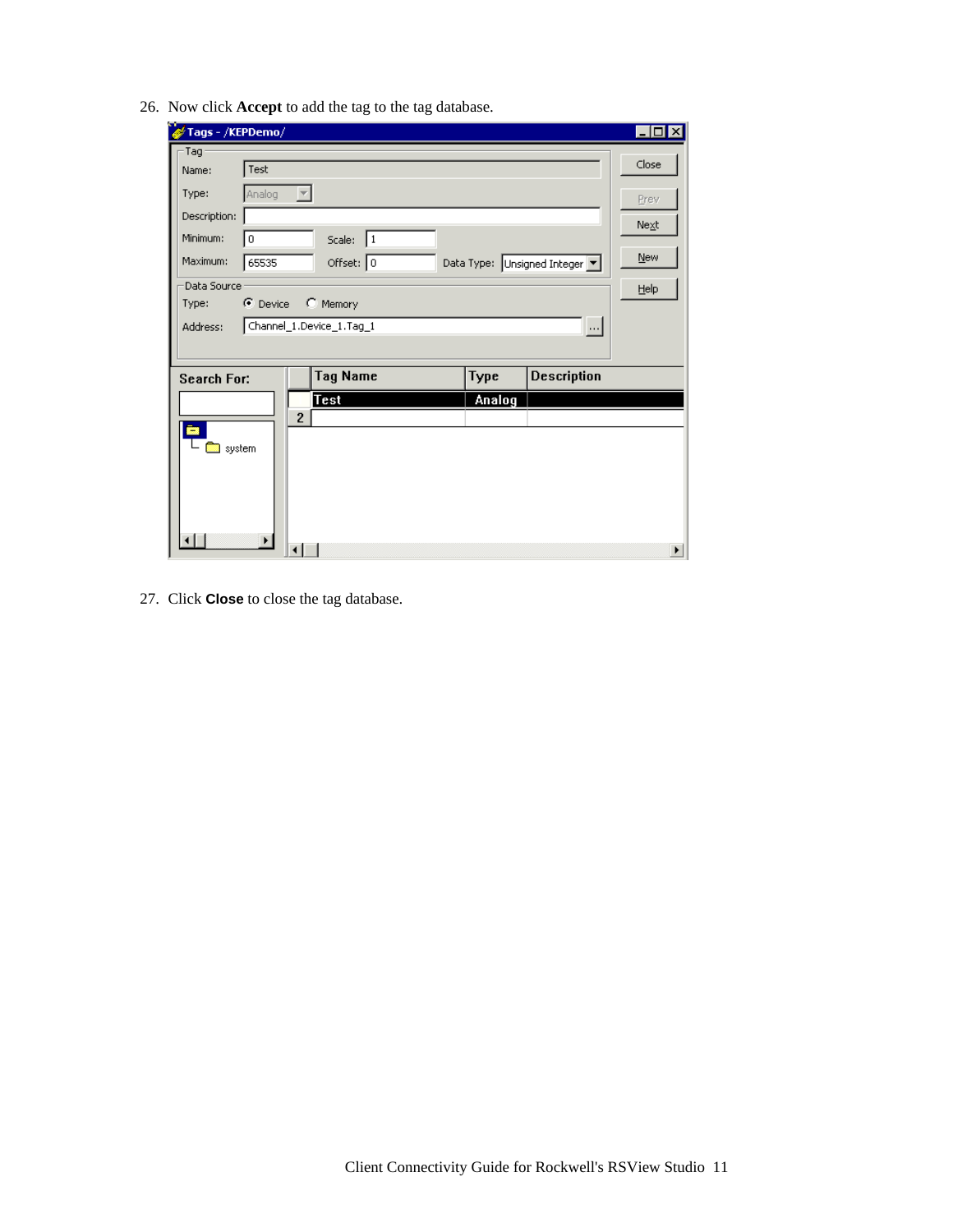### <span id="page-15-0"></span>**Check the OPC Connection**

Next, we are going to verify a connection to the KEPServerEX "Simdemo" project. To do this you need to add a display to your project.

#### *Create an RSView Project Display*

28. Click on the **New Display** button in the main menu.



- 29. Add two text labels named "Display 1" and "Display 2."
- 30. Add numeric displays under the labels.

| Untitled - /KEPDemo// (Display) |              | $\Box$ D $\times$ |
|---------------------------------|--------------|-------------------|
| Dispay1                         | Display 2    |                   |
| <b>NNNNN</b>                    | <b>NNNNN</b> |                   |
|                                 |              |                   |
|                                 |              |                   |
|                                 |              |                   |
|                                 |              |                   |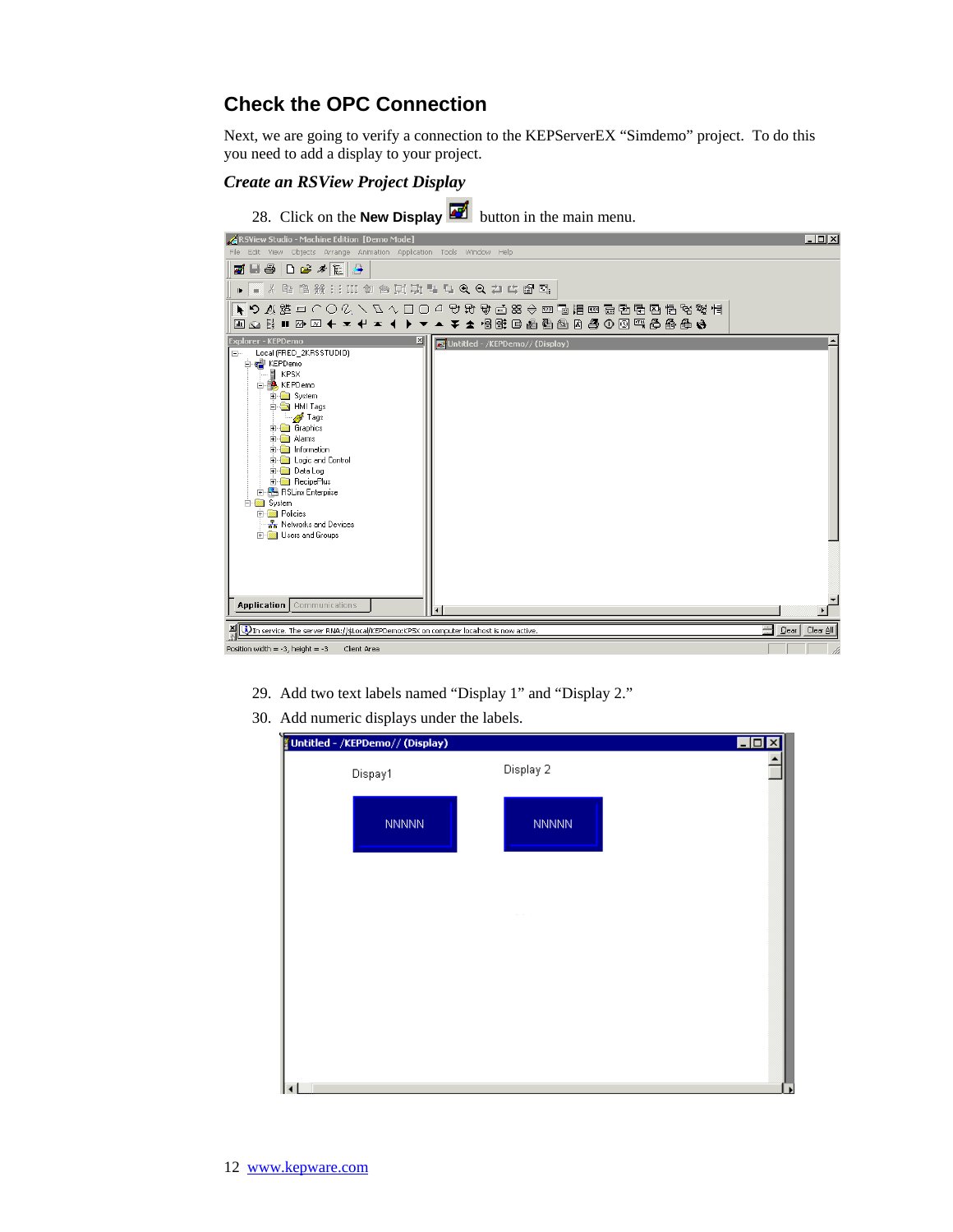- 31. Next we need to automate the numeric displays to show data from the OPC server. We will work with the numeric display under "Display 1" first. Right-click on the object, and select **Connection** from the context menu.
- 32. In the Numeric Display Properties dialog, click on the Tag browse button for the display "Value."

| <b>Numeric Display Properties</b> |                         |                                |                  |       |     | $\vert x \vert$ |
|-----------------------------------|-------------------------|--------------------------------|------------------|-------|-----|-----------------|
|                                   |                         | Connections   Common   General |                  |       |     |                 |
| Name                              |                         |                                | Tag / Expression |       | Tag | Expm            |
| Value                             | €                       |                                |                  |       |     | $\ddotsc$       |
| Polarity                          | $\overline{\mathbf{t}}$ |                                |                  |       |     | $\ddotsc$       |
|                                   |                         |                                |                  |       |     |                 |
|                                   |                         |                                |                  |       |     |                 |
|                                   |                         |                                |                  |       |     |                 |
|                                   |                         |                                |                  |       |     |                 |
|                                   |                         |                                |                  |       |     |                 |
|                                   |                         |                                |                  |       |     |                 |
|                                   |                         |                                |                  |       |     |                 |
|                                   |                         |                                |                  |       |     |                 |
|                                   |                         |                                |                  |       |     |                 |
|                                   |                         |                                |                  |       |     |                 |
|                                   |                         |                                |                  |       |     |                 |
|                                   |                         |                                |                  |       |     |                 |
|                                   |                         |                                |                  |       |     |                 |
|                                   |                         |                                |                  |       |     |                 |
|                                   |                         |                                |                  |       |     |                 |
|                                   |                         |                                |                  |       |     |                 |
|                                   |                         |                                |                  |       |     |                 |
|                                   |                         |                                |                  |       |     |                 |
|                                   |                         |                                |                  |       |     |                 |
|                                   |                         |                                |                  |       |     |                 |
|                                   |                         |                                |                  |       |     |                 |
|                                   |                         |                                |                  |       |     |                 |
|                                   |                         | 0K                             | Cancel           | Apply |     | Help            |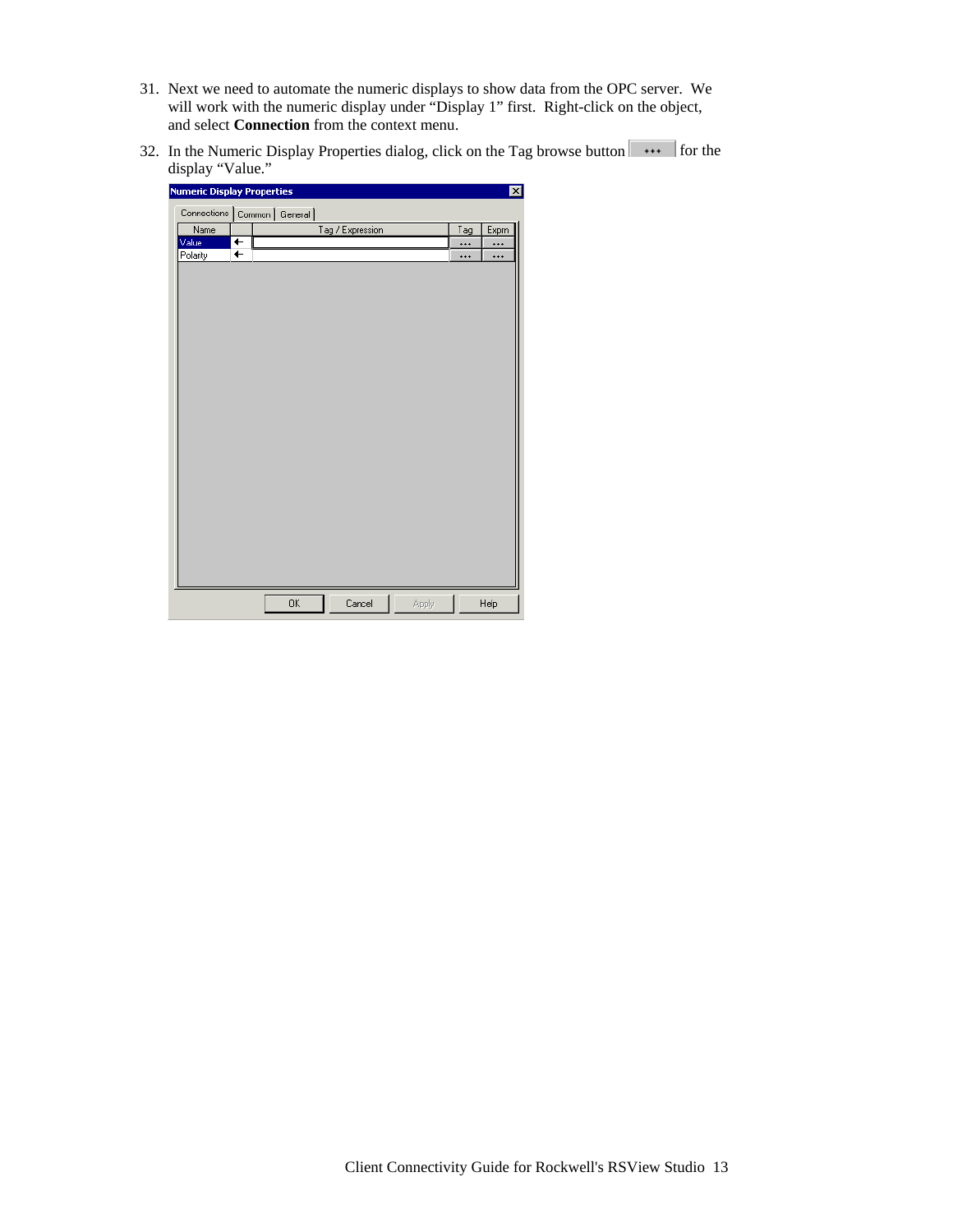33. The Tag Browser dialog is displayed. Notice that both the folder view of the server and the tag that we create are displayed. We are going to use the tag that we create for Display 1 so double-click the tag "Test."

| <b>&amp;</b> Tag Browser                                                                                                                                                                   |                           | $\times$    |  |  |  |
|--------------------------------------------------------------------------------------------------------------------------------------------------------------------------------------------|---------------------------|-------------|--|--|--|
| Select Tag-                                                                                                                                                                                |                           |             |  |  |  |
| Folders                                                                                                                                                                                    | Contents of '/'           |             |  |  |  |
| E <b>ngel KEPDemo</b><br>_System<br>$\overline{+}$<br>] Channel_0_Use <sup>l,</sup> _Defined<br>由<br>Channel_1<br>庙<br>Channel_2<br>匣<br>Channel_3<br>由<br>Channel_4<br>Ė-<br>system<br>Ė- | Name<br><b>&amp;</b> Test | Description |  |  |  |
| <none><br/>Tag filter:</none>                                                                                                                                                              |                           |             |  |  |  |
| Selected Tag<br>Ż<br>Home area:                                                                                                                                                            |                           |             |  |  |  |
|                                                                                                                                                                                            | 0K<br>Cancel              | Help        |  |  |  |

34. The tag "Test" is now displayed next to "Value." Click **OK** to accept the tag.

| <b>Numeric Display Properties</b> |      |                  |       |           | $\overline{\mathbf{x}}$ |
|-----------------------------------|------|------------------|-------|-----------|-------------------------|
| Connections   Common   General    |      |                  |       |           |                         |
| Name                              |      | Tag / Expression |       | $T_{ag}$  | Exprn                   |
| Value<br>$\leftarrow$             | Test |                  |       |           |                         |
| Polarity<br>$\overline{+}$        |      |                  |       | $\ddotsc$ | $\ddotsc$               |
|                                   |      |                  |       |           |                         |
|                                   |      |                  |       |           |                         |
|                                   |      |                  |       |           |                         |
|                                   |      |                  |       |           |                         |
|                                   |      |                  |       |           |                         |
|                                   |      |                  |       |           |                         |
|                                   |      |                  |       |           |                         |
|                                   |      |                  |       |           |                         |
|                                   |      |                  |       |           |                         |
|                                   |      |                  |       |           |                         |
|                                   |      |                  |       |           |                         |
|                                   |      |                  |       |           |                         |
|                                   |      |                  |       |           |                         |
|                                   |      |                  |       |           |                         |
|                                   |      |                  |       |           |                         |
|                                   |      |                  |       |           |                         |
|                                   |      |                  |       |           |                         |
|                                   |      |                  |       |           |                         |
|                                   |      |                  |       |           |                         |
|                                   |      |                  |       |           |                         |
|                                   |      |                  |       |           |                         |
|                                   |      |                  |       |           |                         |
|                                   |      |                  |       |           |                         |
|                                   | 0K   | Cancel           | Apply |           | Help                    |
|                                   |      |                  |       |           |                         |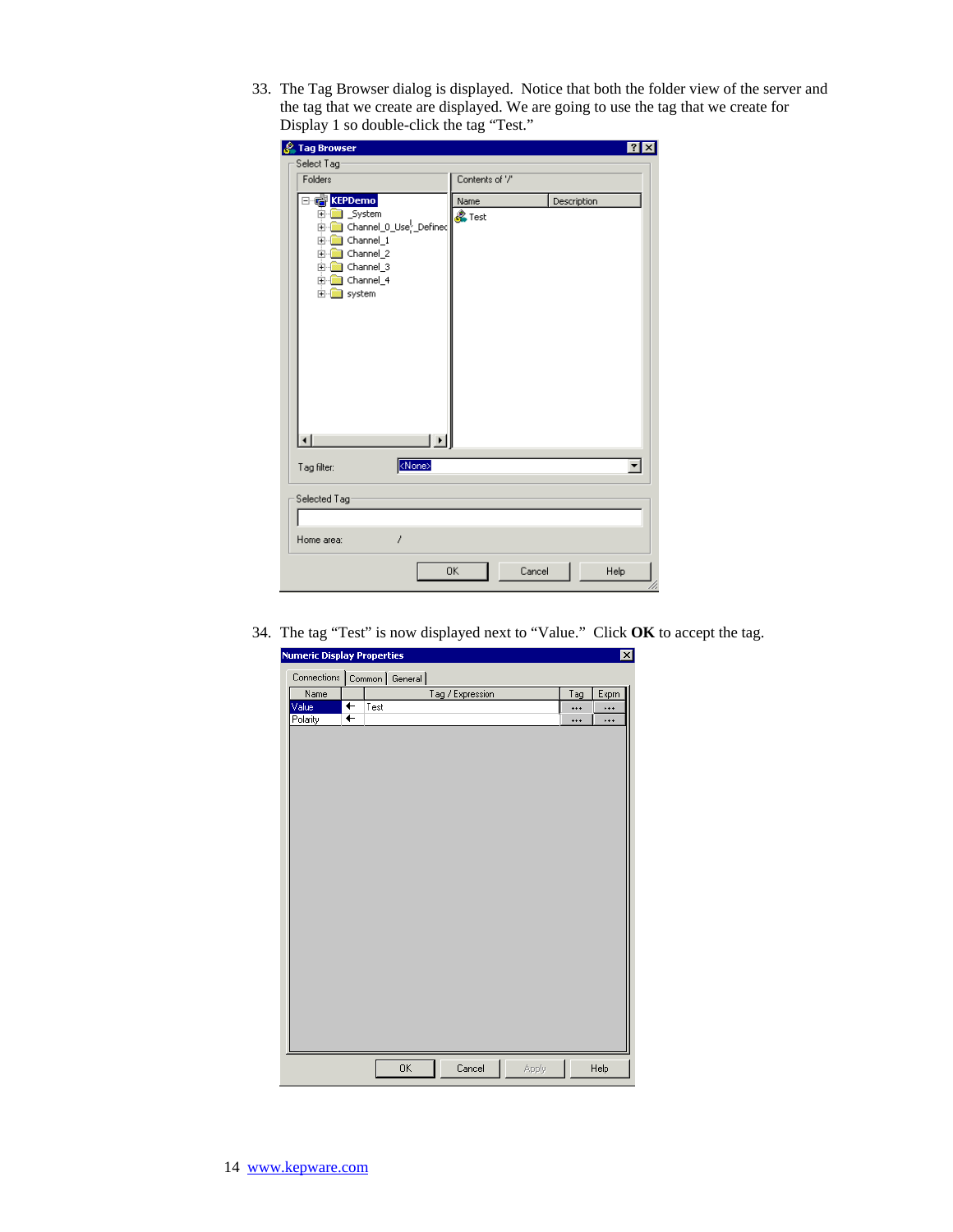35. Next, repeat the process for Display 2. This time we will be directly referencing an object in the server. As shown in the two screens below, we chose the same tag that we used for our In-Direct Tag.

| Select Tag-<br>Contents of '/::Channel_1/Device_1'<br>Folders<br>e KEPDemo<br>Description<br>Name<br>System<br>Ė<br>$\&$ Bool_1<br>Channel_0_User_Defined<br>$\overline{+}$<br><b>Stag_1</b><br>Channel_1<br>口<br>&Tag_2<br>System<br>中<br><mark>⊰</mark> Tag_3<br>Device_1<br>$\Box$<br>由 <b>Hints</b><br>System<br>F<br>Device <sub>2</sub><br>田…<br>Channel_2<br>ĖH<br>Channel_3<br>由<br>Channel_4<br>Ė.<br>$\blacksquare$ system<br>中 | <b>&amp; Tag Browser</b>    |  |  |
|-------------------------------------------------------------------------------------------------------------------------------------------------------------------------------------------------------------------------------------------------------------------------------------------------------------------------------------------------------------------------------------------------------------------------------------------|-----------------------------|--|--|
|                                                                                                                                                                                                                                                                                                                                                                                                                                           |                             |  |  |
|                                                                                                                                                                                                                                                                                                                                                                                                                                           |                             |  |  |
|                                                                                                                                                                                                                                                                                                                                                                                                                                           |                             |  |  |
|                                                                                                                                                                                                                                                                                                                                                                                                                                           |                             |  |  |
|                                                                                                                                                                                                                                                                                                                                                                                                                                           | <none></none>               |  |  |
|                                                                                                                                                                                                                                                                                                                                                                                                                                           | Tag filter:<br>Selected Tag |  |  |
| Z                                                                                                                                                                                                                                                                                                                                                                                                                                         | Home area:                  |  |  |

| <b>Numeric Display Properties</b><br>$\overline{\mathbf{x}}$ |                            |           |           |  |  |
|--------------------------------------------------------------|----------------------------|-----------|-----------|--|--|
| Connections   Common   General                               |                            |           |           |  |  |
| Name                                                         | Tag / Expression           | Tag       | Expm      |  |  |
| $\overline{\mathbf{t}}$<br>Value                             | {Channel_1.Device_1.Tag_1} | $\ddotsc$ | $\cdots$  |  |  |
| $\overline{\phantom{0}}$<br>Polarity                         |                            | $\ddotsc$ | $\ddotsc$ |  |  |
|                                                              |                            |           |           |  |  |
|                                                              |                            |           |           |  |  |
|                                                              |                            |           |           |  |  |
|                                                              |                            |           |           |  |  |
|                                                              |                            |           |           |  |  |
|                                                              |                            |           |           |  |  |
|                                                              |                            |           |           |  |  |
|                                                              |                            |           |           |  |  |
|                                                              |                            |           |           |  |  |
|                                                              |                            |           |           |  |  |
|                                                              |                            |           |           |  |  |
|                                                              |                            |           |           |  |  |
|                                                              |                            |           |           |  |  |
|                                                              |                            |           |           |  |  |
|                                                              |                            |           |           |  |  |
|                                                              |                            |           |           |  |  |
|                                                              |                            |           |           |  |  |
|                                                              |                            |           |           |  |  |
|                                                              |                            |           |           |  |  |
|                                                              |                            |           |           |  |  |
|                                                              |                            |           |           |  |  |
|                                                              |                            |           |           |  |  |
|                                                              |                            |           |           |  |  |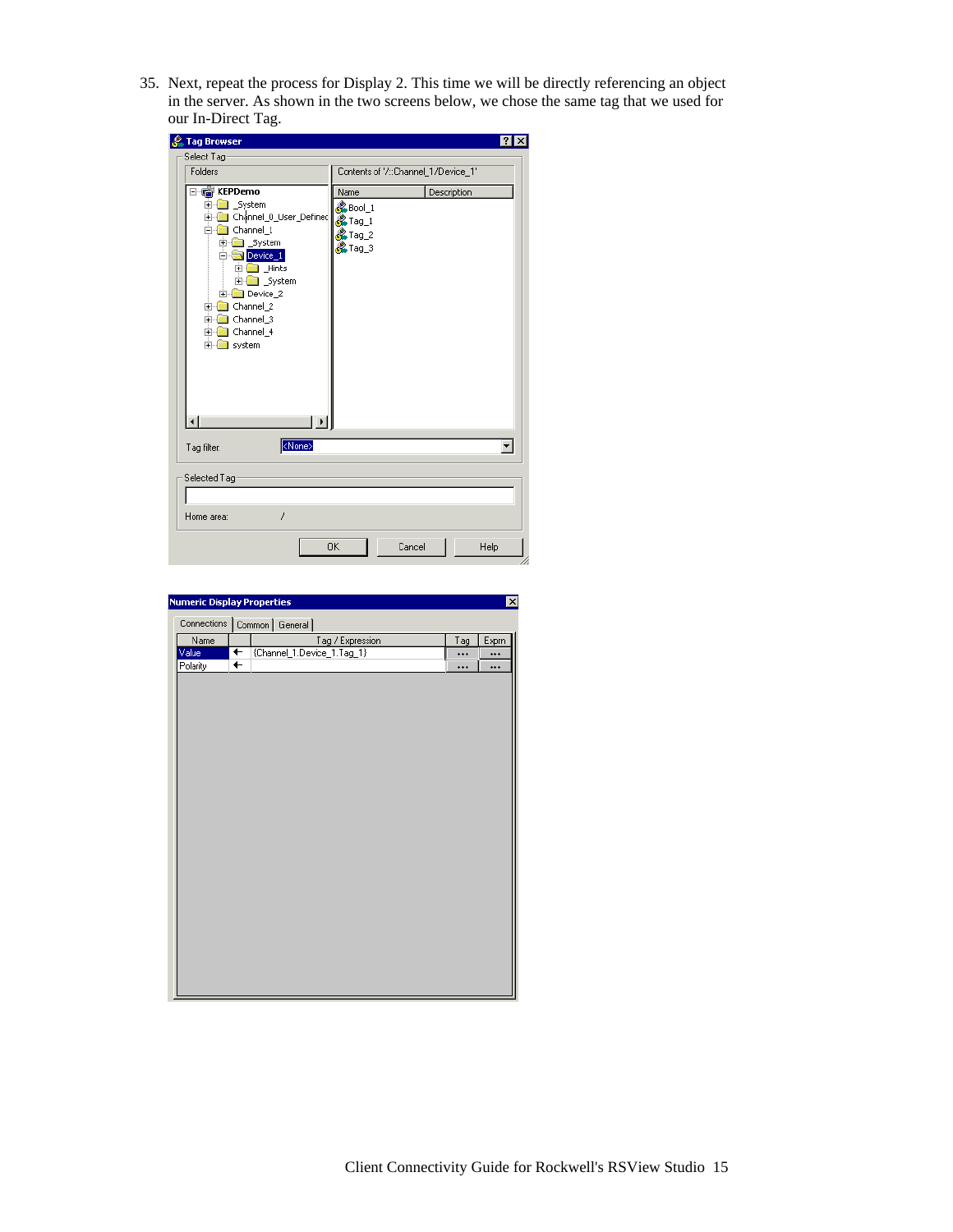36. Click **OK** then save the display. For this example, we entered the name "Win1."

| <b>Save</b>          |    |        |
|----------------------|----|--------|
| Component name:      |    |        |
| $\sqrt{\text{wind}}$ |    |        |
|                      | OK | Cancel |

- 37. Next, configure the project to open your display at startup. First, expand the System folder in the Project folder view.
- 38. Double click on the Startup folder. This opens the Startup properties dialog.

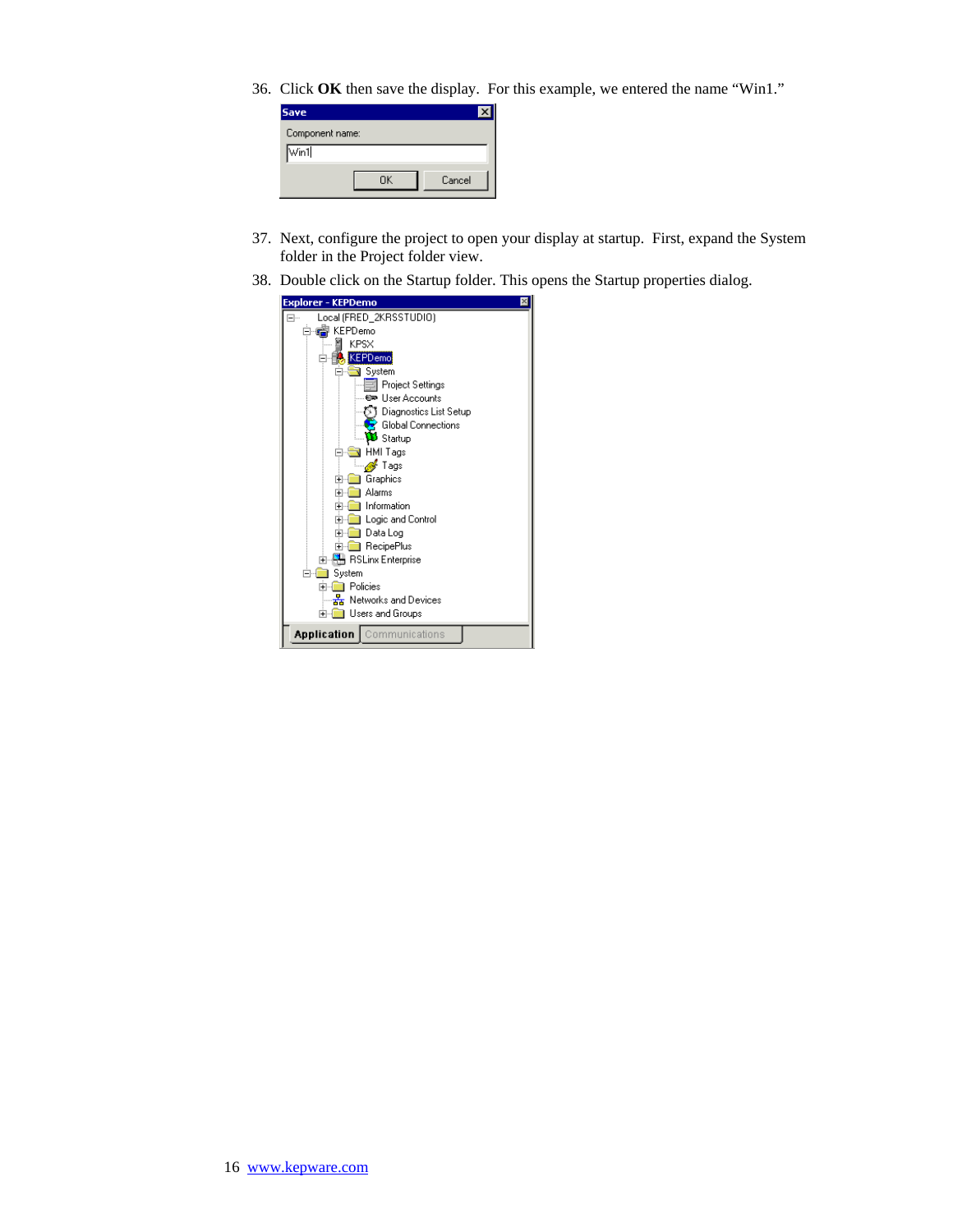- 39. In the Startup Properties dialog, uncheck both **Alarms** and **Information messages**.
- 40. Check **Initial graphic** and select the display, in this example "Win1."

| <b>15 Startup - /KEPDemo/</b>             |    |        |      |
|-------------------------------------------|----|--------|------|
| Start when project is run                 |    |        |      |
| $\Box$ Alarms                             |    |        |      |
| Information messages                      |    |        |      |
| □ Data logging                            |    |        |      |
| Startup macro                             |    |        |      |
| Shutdown macro                            |    |        |      |
| $\nabla$ Initial graphic<br>Win1          |    |        |      |
| Parameter file for<br>the initial graphic |    |        |      |
|                                           |    |        |      |
|                                           | 0K | Cancel | Help |
|                                           |    |        |      |

- 41. Click **OK** when you have finished.
- 42. Click on **Application**|**Test Application** to run the project in test mode.
- 43. Notice that In-direct tagged display updates slightly slower than the direct tagged display. This is because the In-direct tagged display must first update the RSView tag database and then display its update from the cache. The direct tagged object does not have to wait for this.